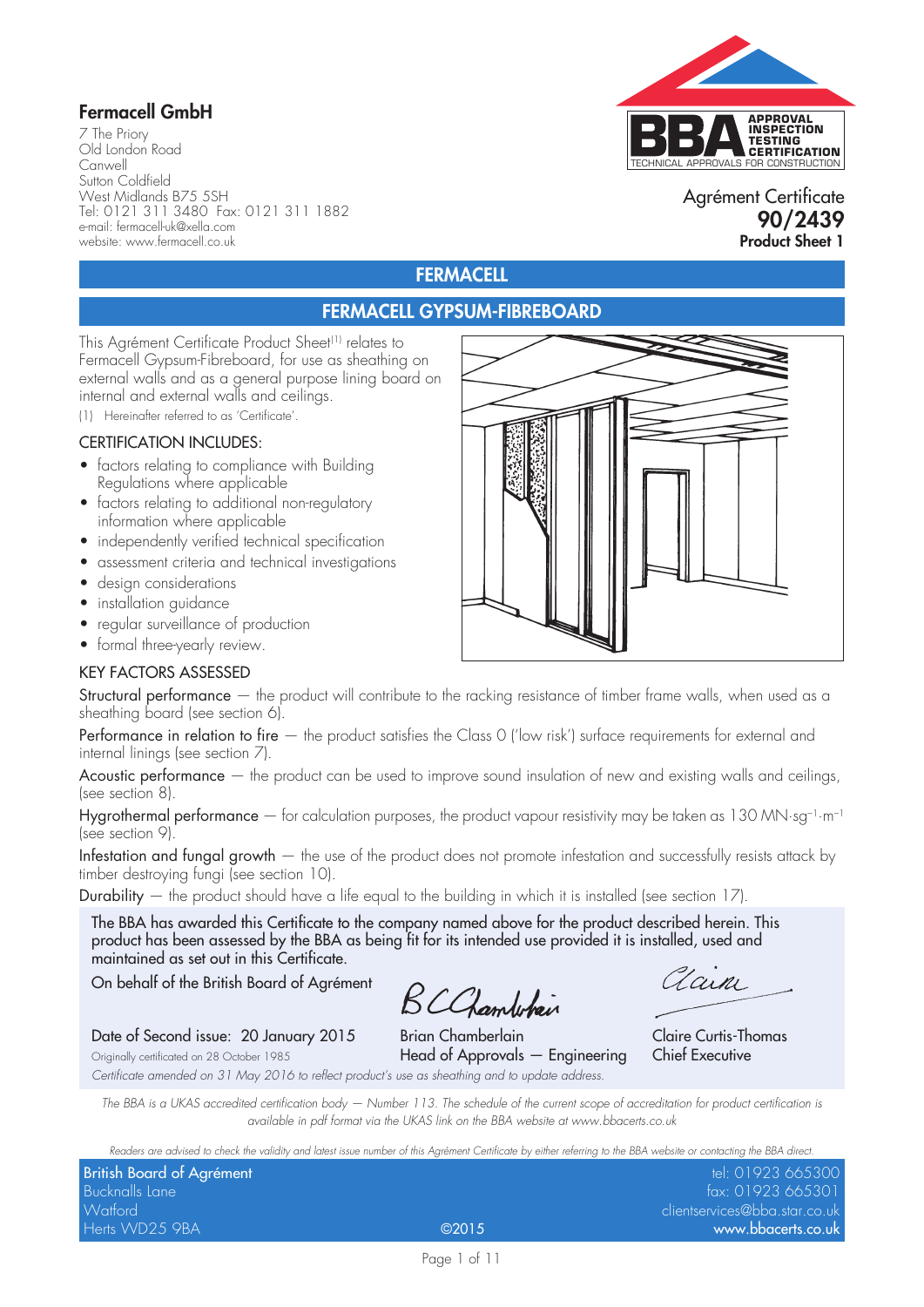# **Regulations**

In the opinion of the BBA, Fermacell Gypsum-Fibreboard, if installed, used and maintained in accordance with this Certificate, can satisfy or contribute to satisfying the relevant requirements of the following Building Regulations (the presence of a UK map indicates that the subject is related to the Building Regulations in the region or regions of the UK depicted):

#### 经济 The Building Regulations 2010 (England and Wales) (as amended)

| Requirement: B2(1)(2)      | Internal fire spread (linings)                                                                                |
|----------------------------|---------------------------------------------------------------------------------------------------------------|
| Comment:                   | The board is classified Class 0 and is unrestricted by this Requirement. See section 7.2 of this Certificate. |
| Requirement: $B3(1)(2)(3)$ | Internal fire spread (structure)                                                                              |
| Comment:                   | The board will contribute to satisfying this Requirement. See sections 7.1 to 7.6 of this Certificate.        |
| Requirement: C2(c)         | Resistance to moisture                                                                                        |
| Comment:                   | The board can contribute to satisfying this Requirement. See section 9.2 of this Certificate                  |
| Requirement: E1            | Protection against sound from other parts of the building and adjoining buildings                             |
| Requirement: $E2(a)(b)$    | Protection against sound within a dwelling-house etc                                                          |
| Comment:                   | The board will contribute to satisfying these Requirements. See sections 8.2 to 8.7 of this Certificate.      |
| Regulation:                | Materials and workmanship                                                                                     |
| Comment:                   | The board is an acceptable material. See section 17 and the Installation part of this Certificate.            |

#### The Building (Scotland) Regulations 2004 (as amended)

| Regulation: | 8(1)(2) | Durability, workmanship and fitness of materials                                                                                                                                                                                                                                                                                                                                                                                                                                            |
|-------------|---------|---------------------------------------------------------------------------------------------------------------------------------------------------------------------------------------------------------------------------------------------------------------------------------------------------------------------------------------------------------------------------------------------------------------------------------------------------------------------------------------------|
| Comment:    |         | The board can contribute to a construction satisfying this Regulation. See sections 16 and 17 and the<br>Installation part of this Certificate.                                                                                                                                                                                                                                                                                                                                             |
| Regulation: | 9       | Building standards applicable to construction                                                                                                                                                                                                                                                                                                                                                                                                                                               |
| Standard:   | 2.1     | Compartmentation                                                                                                                                                                                                                                                                                                                                                                                                                                                                            |
| Standard:   | 2.2     | Separation                                                                                                                                                                                                                                                                                                                                                                                                                                                                                  |
| Standard:   | 2.4     | Cavities                                                                                                                                                                                                                                                                                                                                                                                                                                                                                    |
| Standard:   | 2.5     | Internal linings                                                                                                                                                                                                                                                                                                                                                                                                                                                                            |
| Comment:    |         | The board is classified as 'low risk' and is unrestricted by these Standards, with reference to clauses<br>2.1.12 <sup>(2)</sup> , 2.2.4 <sup>(2)</sup> , 2.2.7 <sup>(1)</sup> , 2.4.2 <sup>(1)</sup> (2), 2.4.3 <sup>(1)</sup> , 2.4.4 <sup>(1)</sup> , 2.4.5 <sup>(2)</sup> , 2.4.6 <sup>(2)</sup> , 2.4.7 <sup>(1)</sup> , 2.4.9 <sup>(2)</sup> and<br>2.5.1(1)(2) respectively. See section 7.2 of this Certificate.                                                                    |
|             |         | The board is classified as A2-s 1, dO and can contribute to walls and ceilings constructed with the product<br>meeting the requirements of these Standards for fire resistance, with reference to clauses 2.1.1 <sup>(2)</sup> , 2.1.4 <sup>(2)</sup> ,<br>$2.1.8^{[2]}$ to $2.1.12^{[2]}$ , $2.2.1^{[1][2]}$ , $2.2.7^{[1][2]}$ , $2.2.8^{[1]}$ , $2.2.10^{[1]}$ , $2.4.1^{[1][2]}$ , $2.4.2^{[1][2]}$ , $2.4.3^{[1]}$ and $2.4.5^{[2]}$ .<br>See sections 7.1 to 7.6 of this Certificate. |
| Standard:   | 3.15    | Condensation                                                                                                                                                                                                                                                                                                                                                                                                                                                                                |
| Comment:    |         | The board can contribute to satisfying this Standard, with reference to clauses 3.15.1 <sup>(1)</sup> , 3.15.4 <sup>(1)</sup> and<br>3.15.5 <sup>(1)</sup> . See section 9.2 of this Certificate.                                                                                                                                                                                                                                                                                           |
| Standard:   | 5.1     | Noise separation                                                                                                                                                                                                                                                                                                                                                                                                                                                                            |
| Comment:    |         | The board will contribute to meeting this Standard, with reference to clauses 5.1.4 <sup>(1)</sup> to 5.1.11 <sup>(1)</sup> . See<br>sections 8.2 and 8.5 to 8.7 of this Certificate.                                                                                                                                                                                                                                                                                                       |
| Standard:   | 6.1(b)  | Carbon dioxide emissions                                                                                                                                                                                                                                                                                                                                                                                                                                                                    |
| Regulation: | 12      | Building standards applicable to conversions                                                                                                                                                                                                                                                                                                                                                                                                                                                |
| Comment:    |         | All comments given for this product under Regulation 9, Standards 1 to 6, also apply to this Regulation,<br>with reference to clause 0.12.1 <sup>(1)(2)</sup> and Schedule 6 <sup>(1)(2)</sup> .<br>Technical Handbook (Domestic).                                                                                                                                                                                                                                                          |
|             |         | Technical Handbook (Non-Domestic).<br>(2)                                                                                                                                                                                                                                                                                                                                                                                                                                                   |

### $33$ The Building Regulations (Northern Ireland) 2012

| $\sim$ $\approx$ |          |                                                                                                               |
|------------------|----------|---------------------------------------------------------------------------------------------------------------|
| Regulation:      | 23       | Fitness of materials and workmanship                                                                          |
| Comment:         |          | The board is an acceptable material. See section 17 and the Installation part of this Certificate.            |
| Regulation:      | 29       | Condensation                                                                                                  |
| Comment:         |          | The board can contribute to satisfying this Regulation. See section 9.2 of this Certificate.                  |
| Regulation:      | 34       | Internal fire spread $-$ Linings                                                                              |
| Comment:         |          | The board is classified Class 0 and is unrestricted by this Regulation. See section 7.2 of this Certificate.  |
| Regulation:      | 35       | Internal fire spread - Structure                                                                              |
| Comment:         |          | The board will contribute to satisfying this Regulation. See sections 7.1 to 7.6 of this Certificate.         |
| Regulation:      | 49       | Protection against sound from other parts of the buildings and from adjoining buildings                       |
| Regulation:      | 50(a)(b) | Protection against sound within a dwelling or room for residential purposes                                   |
| Regulation:      | 51       | Reverberation in the common internal parts of buildings containing flats or rooms for residential purposes    |
| Comment:         |          | The board will contribute to satisfying these Regulations. See sections 8.2, 8.5 and 8.7 of this Certificate. |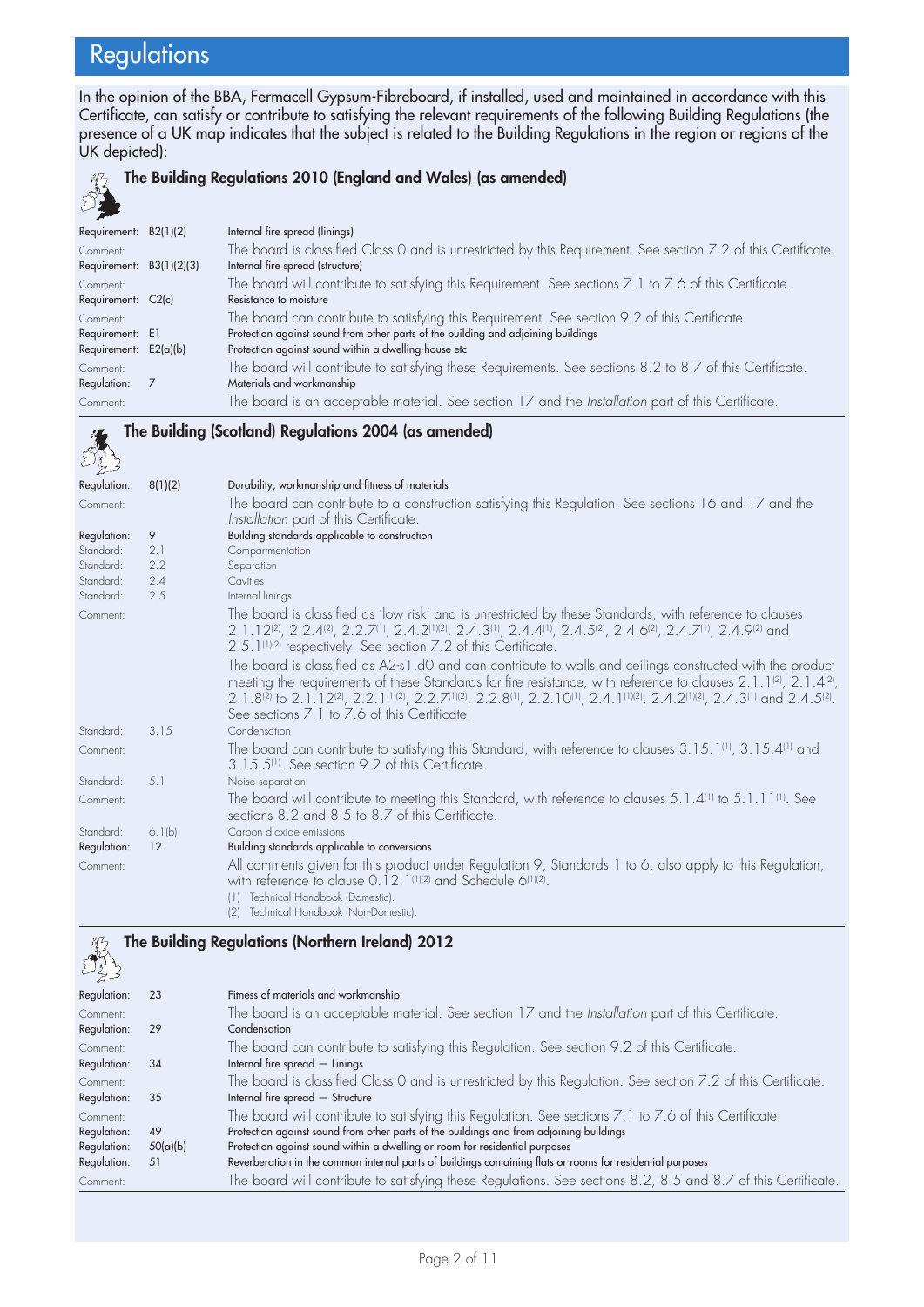### Construction (Design and Management) Regulations 2007 Construction (Design and Management) Regulations (Northern Ireland) 2007

Information in this Certificate may assist the client, CDM co-ordinator, designer and contractors to address their obligations under these Regulations.

3 Delivery and site handling (3.1 and 3.3) of this Certificate.

# Additional Information

## NHBC Standards 2014

NHBC accepts the use of Fermacell Gypsum-Fibreboard, provided it is installed, used and maintained in accordance with this Certificate, in relation to *NHBC Standards*, Chapters 6.3 *Internal walls*, and 8.2 *Wall and ceiling finishes*.

# Technical Specification

## 1 Description

1.1 Fermacell Gypsum-Fibreboard consists of a homogeneous mixture of water, gypsum and cellulose fibre compressed at high pressure.

1.2 The board is light grey in colour, is available as both square edged and tapered edged and is marked on the rear face with the product name and identification. Characteristics are given in Table 1.

| Table 1 Characteristics of board |                                                                                                |
|----------------------------------|------------------------------------------------------------------------------------------------|
| size (mm) <sup>(1)</sup>         | 600 x 1200, 1200 x 1200, 1000 x 1500, 1200 x 2400,<br>1200 x 2600, 1200 x 2700 and 1200 x 3000 |
| thickness (mm)                   | $10^{(2)}$ , 12.5, 15 and 18                                                                   |
| approximate weight ( $kg·m-2$ )  | 12, 15, 18 and 22 respectively                                                                 |
|                                  |                                                                                                |

(1) Other sizes are available on request up to a maximum of 2540 mm by 6000 mm.

(2) Not for facade backer board.

1.3 The fixing of the board depends on the application and must be in accordance with the Certificate holder's relevant specification.

1.4 Proprietary accessories and fixings comprise:

- Fermacell joint filler
- $\bullet$  Fermacell bonding compound  $-$  for bonding the boards directly to solid walls
- Fermacell Joint-stick adhesive  $-$  for butt-glueing the boards
- hollow-head nails  $-2.2$  mm diameter by 32 mm for fixing the boards to timber framework
- Fermacell screws  $-3.9$  mm diameter by 30 mm, 40 mm or 55 mm for fixing the boards to timber or metal framework
- steel staples (normal or with diverging points) in various lengths for fixing Fermacell boards to timber framework or to each other (in case of double boarding)
- Fermacell fine surface treatment (FST) for smoothing boards ready to accept paint finish.

# 2 Manufacture

2.1 Quality control tests are carried out on the finished boards to determine:

- 
- density **•** geometry mechanical properties
- dimensional accuracy surface finish moisture content.

2.2 As part of the assessment and ongoing surveillance of product quality, the BBA has:

- agreed with the manufacturer the quality control procedures and product testing to be undertaken
- assessed and agreed the quality control operated over batches of incoming materials
- monitored the production process and verified that it is in accordance with the documented process
- evaluated the process for management of nonconformities
- checked that equipment has been properly tested and calibrated
- undertaken to carry out the above measures on a regular basis through a surveillance process, to verify that the specifications and quality control operated by the manufacturer are being maintained.

# 3 Delivery and site handling

3.1 The board is delivered to site in stacks on wooden pallets. The stacks are wrapped in polythene and have a label marked with the product name, date of manufacture, size and quality control stamp.

3.2 Boards should be stored flat on a dry, level surface in a well-ventilated area protected from rain and snow.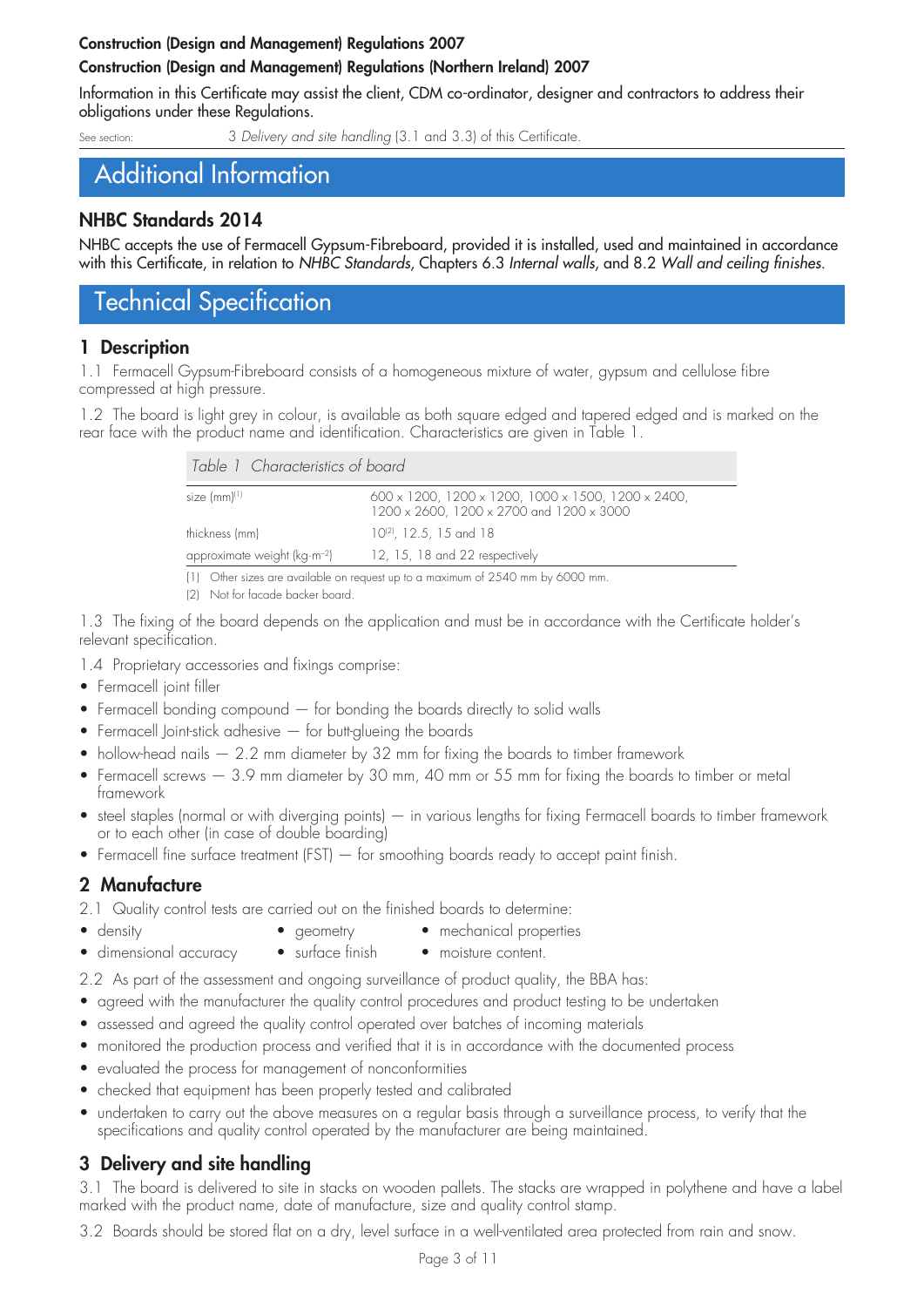3.3 Materials, such as joint filler and bonding compound, must be stored dry. Metal components should also be stored in dry conditions. Packaging for these component items is given in Table 2.

| Table 2 Adhesive/fixing packaging and weights |            |                                                                     |  |  |  |
|-----------------------------------------------|------------|---------------------------------------------------------------------|--|--|--|
| Item                                          | Packaging  | Weight                                                              |  |  |  |
| Fermacell joint filler                        | paper sack | 5 kg and 20 kg                                                      |  |  |  |
| Fermacell bonding compound                    | paper sack | 20 kg                                                               |  |  |  |
| Fermacell joint-stick adhesive                | cartridge  | 310 ml tubes at 0.43 kg/tube<br>or 580 ml sachets at 0.84 kg/sachet |  |  |  |
| Fermacell screws                              | boxes      | 0.65 kg, 2.1 kg, 2.6 kg and 3.4 kg                                  |  |  |  |

# Assessment and Technical Investigations

The following is a summary of the assessment and technical investigations carried out on Fermacell Gypsum-Fibreboard.

# Design Considerations

### 4 General

4.1 Fermacell Gypsum-Fibreboard is satisfactory for use as non-loadbearing and loadbearing sheathing on external walls and as an internal lining board on non-loadbearing and loadbearing internal and external walls and ceilings of new or existing buildings. It will contribute to an improvement in the U value (thermal transmittance) and sound insulation performance of a wall or ceiling and, if installed correctly, will not promote interstitial condensation.

4.2 The product may be incorporated in timber-frame constructions to BS EN 1995-1-1 : 2004.

4.3 The product may be incorporated as an internal lining in masonry constructions (where masonry includes clay and calcium silicate bricks, concrete blocks, and natural and reconstituted stone blocks). Masonry walls of new buildings should be designed and constructed in accordance with BS EN 1996-1-2: 2005, BS EN 1996-2: 2006, BS EN 1996-3 : 2006 and PD 6697 : 2010 where the wall incorporates stone or cast stone, and in accordance with the relevant recommendations of BS 8000-0 : 2014 and BS 8000-3 : 2001.

4.4 The product is not intended to improve weather resistance and should not be used as an external cladding. Walls and ceilings should be dry before the product is installed.

4.5 Where metal sections or timber battens are used, the detailing at doors and windows must accommodate any increased depth. In addition, every attempt should be made to avoid thermal bridging at the reveals of openings and at separating wall/external wall junctions.

4.6 New work must be designed to accommodate the thickness of the dry lining, particularly at reveals, heads, sills and in relation to ceiling heights. Where the dimensions of fixtures are critical (eg bathrooms), these should be checked before installation.

4.7 With installations forming a void, services can be incorporated behind the dry lining, making the chasing of the wall unnecessary. Where the services have a greater depth than the void, the wall can be chased provided the structural integrity is not affected. It is recommended that services penetrating the dry lining (eg light switches, power outlets) are kept to a minimum, or are correctly backed according to the Certificate holder's recommendations.

4.8 When using adhesive-based fixing systems, it is essential to establish, before installation, that a satisfactory bond can be achieved between the walling material and the adhesive. Backgrounds of high suction will obviously behave very differently to those of low suction. If difficulty with adhesion is expected, the Certificate holder's advice should be sought before proceeding.

4.9 When boards are used as a ceiling they must be mechanically fixed.

# 5 Practicability of installation

The product is designed to be installed by a competent general builder, or a contractor experienced in this type of product.

### 6 Structural performance

6.1 When used as a sheathing board in timber-frame construction, the 12.5 mm thick board will contribute to the racking resistance of the frame.

6.2 Tests to BS EN 594 : 1996 were used to derive the basic racking properties given in Table 3 of this certificate. The values indicate that Fermacell 12.5 mm thick sheathing can achieve equivalent racking resistance to that of Category 1 materials as defined in BS EN 1995-1-1 : 2004, Table 3.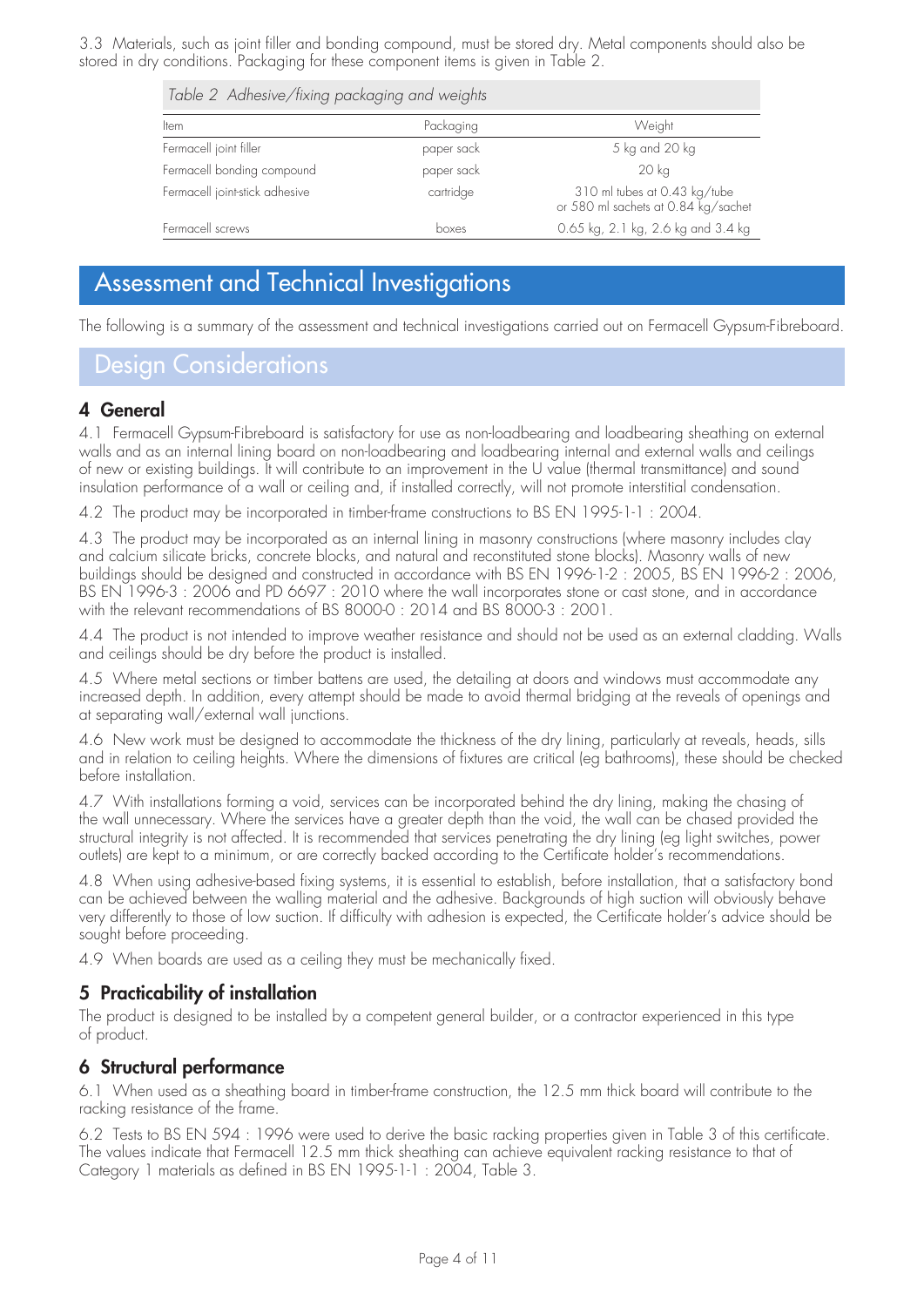|  |  |  | Table 3 Racking properties of panels <sup>(1)</sup> |  |
|--|--|--|-----------------------------------------------------|--|
|--|--|--|-----------------------------------------------------|--|

| Fixing                 | Design racking resistance to BS EN 594<br>and BS EN 1990 (kN·m <sup>-1</sup> ) run of wall <sup>(4)(5)</sup> |            | Vertical loading<br>(kN per stud) |
|------------------------|--------------------------------------------------------------------------------------------------------------|------------|-----------------------------------|
|                        | Square edge                                                                                                  | Taper edge |                                   |
| Nailed <sup>(2)</sup>  | 171                                                                                                          | 1.88       |                                   |
| Nailed <sup>(2)</sup>  | 4.34                                                                                                         | 4.21       |                                   |
| Stapled <sup>(3)</sup> | 1.94                                                                                                         | 1.91       |                                   |
| Stapled <sup>(3)</sup> | 417                                                                                                          | 3.68       |                                   |

(1) The timber frame with overall dimensions of 2400 mm by 2400 mm comprised grade C16 38 mm by 89 mm top rail, bottom rail and studs at 600 mm centres. The studs were fixed to the top and bottom rail with two 90 mm long by 3.1 mm diameter wire nails.

- (2) Wire nails 2.8 diameter by 50 mm long were used at 150 mm centres around the perimeter of each panel and at 300 mm centres at internal locations.
- (3) Staples with a 10 mm wide crown and 44 mm legs made from 1.5 mm diameter austenitic stainless steel, were used at 150 mm centres around the perimeter of each panel and at 300 mm centres at internal locations.
- (4) These values relate to a wall height of 2.4 metres.
- (5) These values are the minimum of the deflection limited to height/334 or ultimate strength with a factor of 1.6 (calculation based on characteristic values in accordance with BS EN 1990 : 2002, clause D7.2).

6.3 The structural performance of a wall utilising Fermacell sheathing should be validated by a suitably qualified individual.

# 7 Performance in relation to fire

7.1 The boards were tested and shown to have a reaction to fire Class A2-s1,d0 in accordance with BS EN 13501-1 : 2007.

7.2 The board is classified Class 0 ('low risk') in Scotland as defined in the relevant documents supporting the national Building Regulations and so is unrestricted under these regulations.

7.3 A non-loadbearing timber stud internal wall with two layers of 10 mm thick Fermacell board on both faces was tested for fire resistance in accordance with BS 476-8 : 1972. The results of the assessments are given in Table 4.

| Table 4 Fire resistance for partitions                                           |                        |                         |
|----------------------------------------------------------------------------------|------------------------|-------------------------|
| Partition specification                                                          | Integrity<br>(minutes) | Insulation<br>(minutes) |
| 20 (10 + 10) mm Fermacell both sides<br>of 75 mm deep by 50 mm wide timber studs | 73                     |                         |

7.4 The following tests have been undertaken to BS 476-21 : 1987 on loadbearing walls incorporating Fermacell Gypsum-Fibreboards as a lining:

- The construction from the exposed face out was:15 mm thick Fermacell board fixed with screws, 1.2 mm thick 'C' channel studs (72 mm deep by 45 mm wide) and 40 mm thick Kingspan insulation board fixed with screws and wall tie channel. A loadbearing capacity, integrity and insulation rating of 34 minutes was achieved<sup>(1)</sup>
- The construction from the exposed face out was: 15 mm thick Fermacell board fixed with twisted nails, 12.5 mm thick Fermacell board fixed with twisted nails, 1.2 mm thick 'C' channel studs (72 mm deep by 45 mm wide), 75 mm thick Rockwool RW2 Slab friction-fitted into the void between the studs and 12.5 mm thick Fermacell board fixed with twisted nails. A loadbearing capacity, integrity and insulation rating of 72 minutes was achieved<sup>(1)</sup>.

7.5 The following fire tests have been undertaken to BS EN 1365-1 : 1999, on loadbearing internal walls incorporating Fermacell Gypsum-Fibreboards as a lining:

- an internal wall with overall dimensions of 2600 mm high by 3000 mm wide by 114 mm thick and comprising of one layer of 12.5 mm Fermacell Gypsum-Fibreboard on either side, stapled to 89 mm by 38 mm softwood studs at nominal 600 mm centres. A loadbearing capacity, integrity and insulation rating of 40 minutes was achieved(1)
- an internal wall with overall dimensions of 2600 mm high by 3000 mm wide by 127 mm thick and comprising of two layers on the fireside and one layer on the non-fireside of 12.5 mm Fermacell Gypsum-Fibreboards, stapled to 89 mm by 38 mm softwood studs at nominal 600 mm centres and 9.8 kg·m–3 glasswool sandwiched between the softwood studs. A loadbearing capacity, integrity and insulation rating of 67 minutes was achieved<sup>(1)</sup>.
- (1) A full description of the construction and fixings used in this test can be obtained from the Certificate holder.

7.6 The suitability of separating wall and floor constructions, other than those described in sections 7.3 to 7.5 should be demonstrated by an appropriate test or assessment.

7.7 Care must be taken to ensure continuity of fire resistance at junctions with fire-resisting elements, in accordance with the relevant provisions of the national Building Regulations.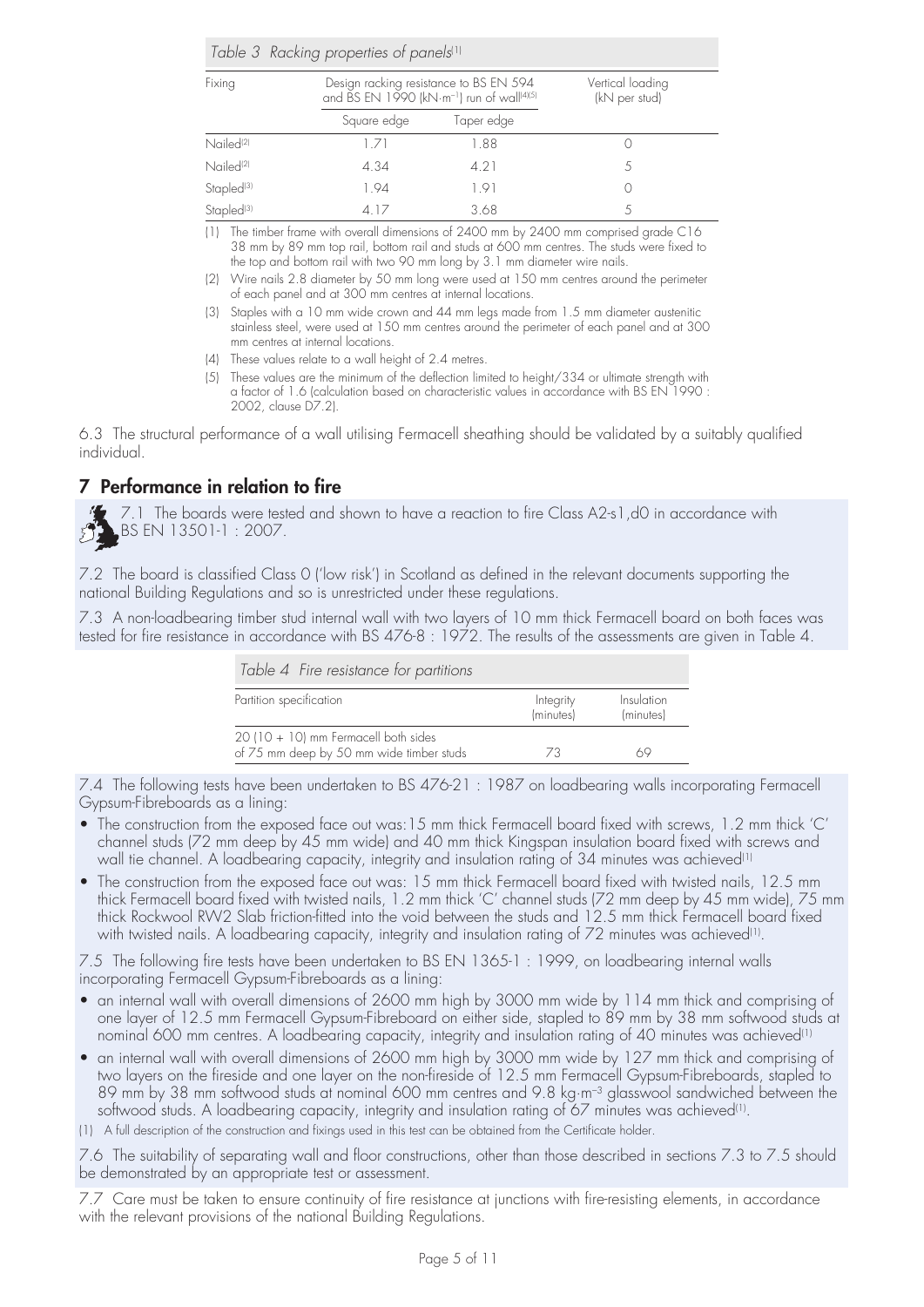7.8 Elements must incorporate cavity barriers at edges, around openings, at junctions with fire-resisting elements and in extensive cavities in accordance with the relevant provisions of the national Building Regulations. The design and installation of cavity barriers must take into account any anticipated differential movement.

## 8 Acoustic performance

8.1 The board can be used to improve sound insulation of new and existing floors and walls onto which it is fixed. The degree of sound insulation achieved will depend on the construction standard of the wall or floor.



8.2 The contribution of the panels to meeting the minimum mass requirements for wall types 1 to 4 (only 3 and 4 in England and Wales) and floor types 1 to 3 (and 1 to 4 in Scotland only) as detailed in the relevant documents supporting the national Building Regulations, may be calculated using the masses given in section 1.2 of this certificate.

*England and Wales* — Approved Document E, sections 2 and 3

*Scotland* — Mandatory Standard 5.1, clauses 5.1.4(1) to 5.1.7(1) (walls) and 5.1.8(1) to 5.1.11(1) (floors) (1) Technical Handbook (Domestic).

*Northern Ireland* — Technical Booklet G.

 $\frac{M}{2}$  8.3 The masses shown in section 1.2 can be used to assess compliance with the minimum mass requirements for wall and ceiling linings, from the set approved and published by Robust Details Ltd for dwellings, in accordance with Approved Document E.

8.4 In England and Wales, separating walls and floors, other than those described in 8.3 incorporating the product are subject to pre-completion testing in accordance with Approved Document E, Section 1.

8.5 The measures to be taken in design and during installation to avoid direct paths for airborne sound and to minimise flanking sound transmission are defined in the relevant documents supporting the national Building Regulations:

*England and Wales* — Approved Document E, sections 2 and 3

*Scotland* – Mandatory Standard 5.1, clauses 5.1.2<sup>(1)</sup> to 5.1.11<sup>(1)</sup>

(1) Technical Handbook (Domestic).

*Northern Ireland* — Technical Booklet G.

8.6 From test data to BS EN ISO 140-4 : 1998, it is indicated that the separating floor construction shown in Figure 1 and the separating wall construction shown in Figure 2 can provide satisfactory airborne sound insulation (see also Tables 5, 6 and  $\bar{7}$ ).



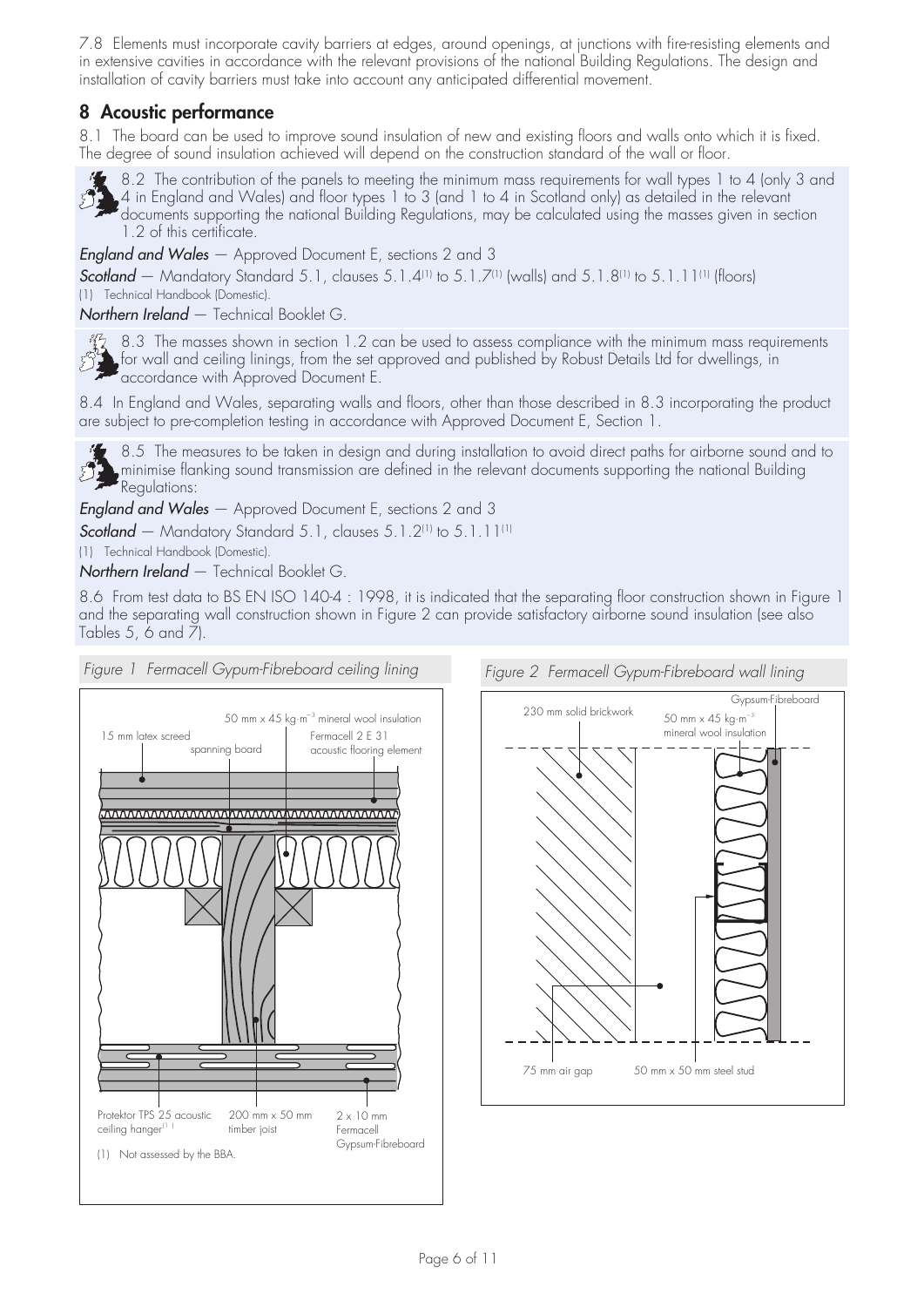| Table 5 Sound insulation $(dB)$ - pre-completion test results        |    |                                                                      |  |
|----------------------------------------------------------------------|----|----------------------------------------------------------------------|--|
| Description                                                          |    | Airborne $D_{n\bar{L},w}$ Airborne $D_{n\bar{L},w}$ +C <sub>tr</sub> |  |
| Between ground floor lounge and first floor<br>lounge (see Figure 1) | 58 | 54                                                                   |  |
| Between kitchen and adjacent property<br>(see Figure 2)              | 63 | $\sim$ /                                                             |  |

*Table 6 Sound insulation (dB). Deemed to satisfy — England and Wales*

| Construction                                                  | Airborne<br>$D_{\text{at w}} + C_{\text{tr}}$ | Impact<br>$nT_{,W}$ |
|---------------------------------------------------------------|-----------------------------------------------|---------------------|
| Purpose built dwelling-houses and flats                       | ≥45                                           | ≤62                 |
| Dwelling-houses and flats formed<br>by material change of use |                                               |                     |

#### *Table 7 Sound insulation (dB). Deemed to satisfy — Scotland and Northern Ireland*

| Airborne                                                                                                   | Airborne<br>$D_{n\underline{\tau},w}$         | Impact<br>,<br>nT,w |
|------------------------------------------------------------------------------------------------------------|-----------------------------------------------|---------------------|
| Scotland (new constructions)                                                                               | $\geqslant$ 56                                | ≤56                 |
| Northern Ireland (new constructions<br>Walls (dwellings)<br>Walls (residential rooms)<br>Floors and stairs | $\geqslant$ 45<br>$\geq 43$<br>$\geqslant$ 45 | ≤62                 |
| Northern Ireland (conversions)<br>Walls<br>Floors and stairs                                               | $\geq 43$<br>$\geq 43$                        |                     |

8.7 From test data to BS EN ISO 140-3 : 1995 it is indicated that the wall constructions detailed in Figures 3 and 4 can provide satisfactory resistance to airborne sound transmission, when used in conjunction with suitable flanking elements (see also Tables 6 to 8).



*Figure 3 Steel stud party wall with Fermacell Gypsum-Fibreboard*

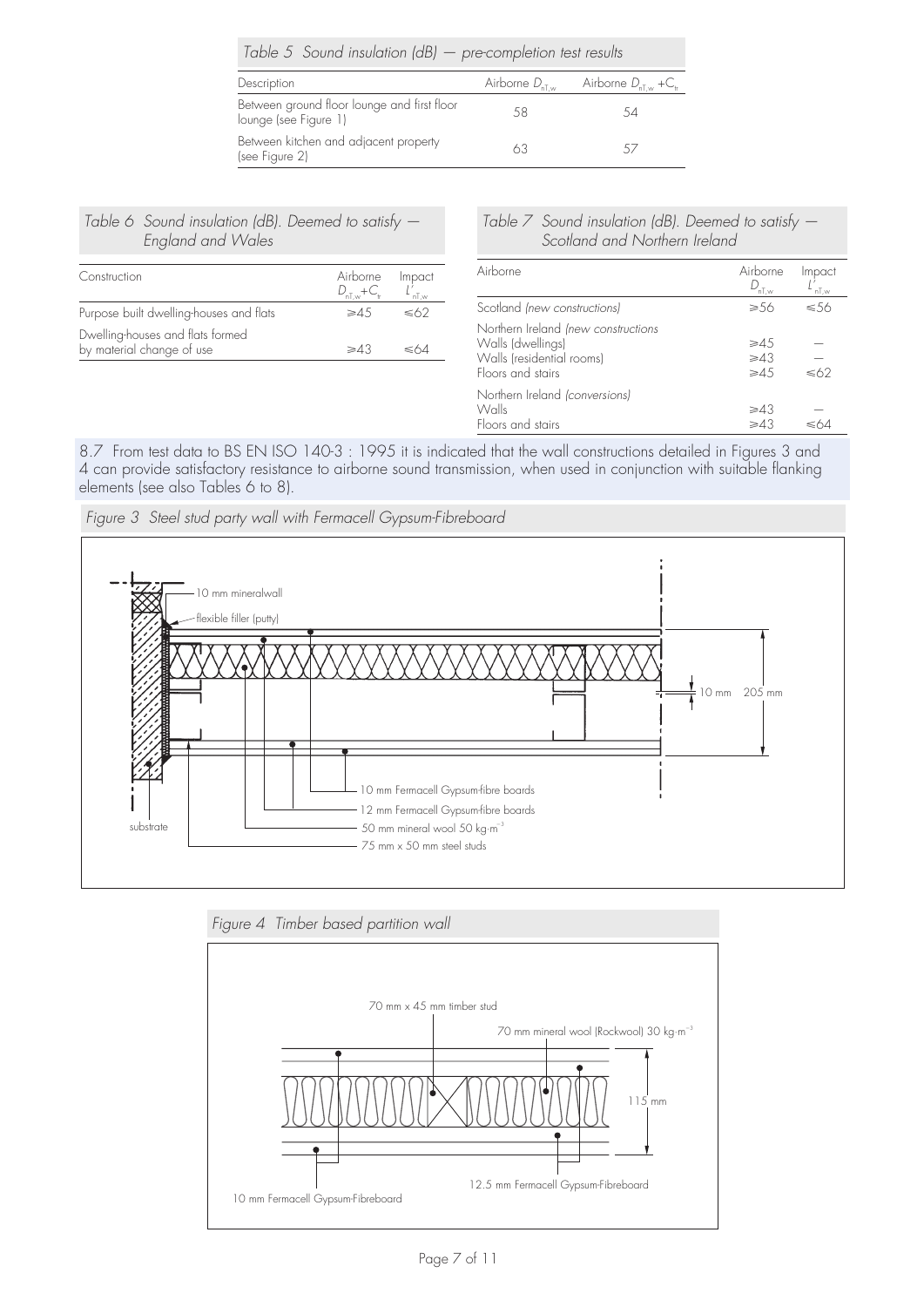| Table 8 Sound insulation (dB)                                                                                              |                          |
|----------------------------------------------------------------------------------------------------------------------------|--------------------------|
| Construction                                                                                                               | Airborne $R_u(C_i; C_u)$ |
| 10 mm and 12.5 mm Fermacell with 50 mm mineral wool<br>and two isolated 75/50 mm steel studs (see Figure 3) <sup>(1)</sup> | $64[-] = 5$              |
| 10 mm and 12.5 mm Fermacell with 70 mm mineral wool<br>and 70/45 mm timber stud in the centre (see Figure 4)               | $54(-1; -5)$             |

(1) A full description of the construction and fixings used in this test can be obtained from the Certificate holder.

## 9 Hygrothermal performance

9.1 When considering the U values of elements or minimum internal surface temperatures of heat loss paths such as repeating bridges, junctions and openings, the thermal conductivity  $(\lambda_n)$  of the boards may be taken as 0.32 W·m<sup>-1</sup>·K<sup>-1</sup>.

#### Interstitial condensation

9.2 Walls and ceilings should be designed and constructed in accordance with BS 5250: 2011, Section 8 and Annex D, to minimise the risk of interstitial condensation. For the purposes of calculations, the boards vapour resistivity of the boards should be 130 MN·sg<sup>-1</sup>·m<sup>-1</sup>.

## 10 Infestation and fungal growth

10.1 The use of the board does not in itself promote infestation but the creation of voids within the wall structure may provide habitation for insects or vermin in areas already infested. Care should be taken to ensure that, wherever possible, all voids are sealed as any infestation may be difficult to eradicate.

10.2 The resistance of the board to timber-destroying fungi (Basidiomycetes) was successfully tested. Test specimens subjected to the attack of the common fungus cultures did not lose weight whereas pine sapwood tested simultaneously lost 45% of its weight.

## 11 Proximity of flues and appliances

When installing the product in close proximity to certain flue pipes and/or heat-producing appliances in buildings subject to national Building Regulations, the relevant provisions and guidance given below should be met:

*England and Wales* — Approved Document J

*Scotland* — Mandatory Standard 3.19, clauses 3.19.1(1)(2) to 3.19.9(1)(2)

(1) Technical Handbook (Domestic).

(2) Technical Handbook (Non-Domestic).

*Northern Ireland* — Technical Booklet L.

### 12 Penetration by services

Any penetrations by services should be designed and constructed so as to maintain the fire resistance of the construction.

### 13 Materials in contact

The board does not present a risk of reaction with PVC insulated electric cables in wiring installations.

### 14 Impact resistance

The boards possess satisfactory resistance to impact. A sample comprising one layer of 12.5 mm Fermacell Gypsum-Fibreboard fixed at 600 mm centres to 75 mm by 50 mm by 0.6 mm steel studs achieved a pass of 'Severe Duty'<sup>(1)</sup> level when tested to BS 5234-2 :1992.

(1) Adjacent space intensively used by the public and others with little or no incentive to use care. Prone to vandalism and abnormally rough use.

## 15 Wall-mounted fittings

The recommendations of the Certificate holder on allowable weight of fixtures should be followed. The board will support the weight of the objects within the recommendations without the need to fix to the loadbearing structure, ie the studs.

### 16 Maintenance



Should repairs be required, they can be easily carried out.

## 17 Durability



The durability of the materials is satisfactory. Provided the board is used in accordance with this Certificate and the Certificate holder's instructions, and is fixed to satisfactory, stable and durable backgrounds by fully trained operatives, it should have a life equal to the building in which it is installed.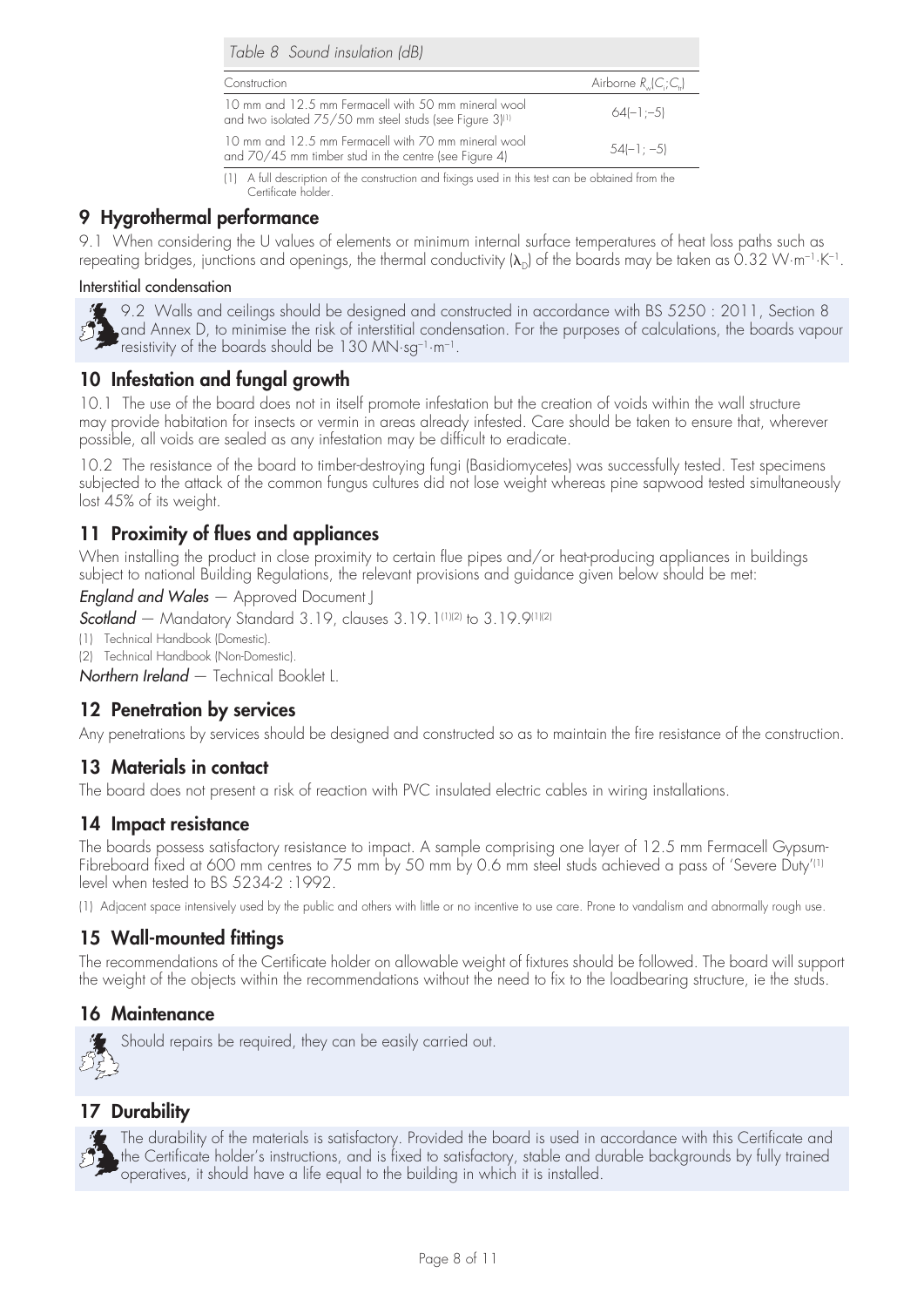### 18 General

18.1 Installation of the Fermacell Gypsum-Fibreboard should be in accordance with the requirements given in the Certificate holder's literature.

18.2 The spacing of any battens or sections depends on the thickness of the board used, and the performance required. Wall batten spacings should be 50 times the product's thickness and 40 times the product's thickness for ceilings.

## 19 Procedure

#### **Ceilings**

19.1 When installing onto the underside of a suspended floor (solid or joisted) or to a suspended ceiling system, the board is fixed via timber battens or metal sections mechanically-fastened to the supporting structure.

### Walls

19.2 Depending on the wall construction or its degree of unevenness, one of the following methods of fixing should be used:

- the board can be fixed to timber battens or metal sections with the fixings listed in section 19.3. These battens or sections are fixed directly to the solid wall in accordance with the manufacturer's guidelines. The distance between the battens or sections depends on the board thickness (see Certificate holder's instructions)
- the boards can be fixed directly to solid walls using Fermacell bonding compound without installing additional timber or metal studs or other framework. The bonding compound is applied to the board in dabs or strips (see Certificate holder's instructions)
- for uneven walls, the board can be fixed to timber studs or metal sections installed in front of the solid wall without
- direct connection to the wall. Boards are fixed to one side of the supporting framework
- • with lightweight, non-loadbearing and loadbearing internal partitions, the board is fixed to one or both sides of a timber or metal framework.

#### Fixings

19.3 The board is secured to the framework described in sections 20.1 and 20.2 using the appropriate fixings:

- timber sections Fermacell screws, hollow-head nails or steel staples
- $m$  metal sections  $-$  Fermacell screws.

19.4 Fermacell screws or diverging staples are used to secure the boards to each other.

# Technical Investigations

### 20 Tests

20.1 Tests were carried out on the Fermacell Gypsum-Fibreboard to determine:

- stability in changing humidity conditions
- impact resistance
- air permeability
- stability under temperature differences
- water absorption
- watertightness
- wind resistance
- wind resistance racking resistance in accordance with BS EN 594 : 1996.

20.2 Completed installations were tested for impact resistance and ability to take wall-mounted fittings.

## 21 Investigations

21.1 The manufacturing process was examined including the methods adopted for quality control and details of the quality and composition of the materials used.

21.2 Sites were visited where the various methods of installation were being carried out.

- 21.3 An examination was made of data relating to:
- water vapour permeability
- acoustic performance
- thermal conductivity  $(\lambda_{\cap})$
- fire performance
- bond strength of Fermacell bonding compound and joint filler.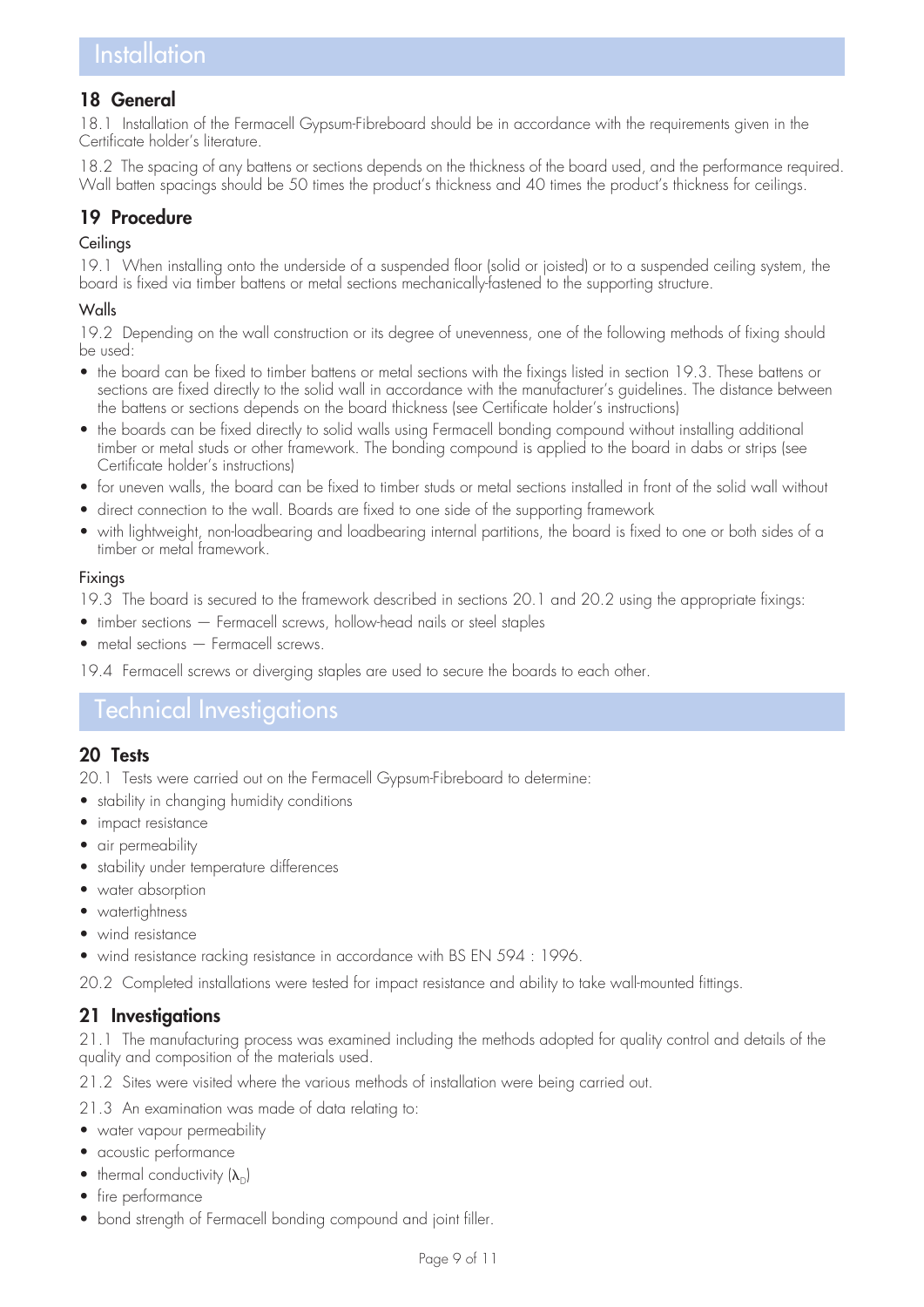- 21.4 Independent reports on the behaviour and performance of dry lining systems were examined.
- 21.5 A theoretical analysis of the hygrothermal behaviour of various installations was carried out.
- 21.6 A re-examination was made of the data and investigations on which the previous Certificate was based.

# **Bibliography**

BS 476-8 : 1972 *Fire tests on building materials and structures — Test methods and criteria for the fire resistance of elements of building construction*

BS 476-21 : 1987 *Fire tests on building materials and structures — Methods for determination of the fire resistance of loadbearing elements of construction*

BS 5250 : 2011 *Code of practice for control of condensation in buildings*

BS 5234-2 : 1992 *Partitions (including matching linings) — Specification for performance requirements for strength and robustness including methods of test*

BS 8000-0 : 2014 *Workmanship on construction sites — Introduction and general principles*

BS 8000-3 : 2001 *Workmanship on building sites — Code of practice for masonry*

BS EN 594 : 1996 *Timber structures — Test methods — Racking strength and stiffness of timber frame wall panels*

BS EN 1365-1 : 1999 *Fire resistance tests for loadbearing elements — Walls*

BS EN 1990 : 2002 *Eurocode — Basis of structural design*

BS EN 1995-1-1 : 2004 *Eurocode 5 : Design of timber structures — General — Common rules and rules for buildings*

BS EN 1996-1-2 : 2005 *Eurocode 6 : Design of masonry structures — General rules — Structural fire design*

BS EN 1996-2 : 2006 *Eurocode 6 : Design of masonry structures — Design considerations, selection of materials and execution of masonry*

BS EN 1996-3 : 2006 *Eurocode 6 : Design of masonry structures — Simplified calculation methods for unreinforced masonry structures*

BS EN 13501-1 : 2007 *Fire classification of construction products and building elements — Classification using test data from reaction to fire tests*

BS EN ISO 140-3 : 1995 Acoustics — Measurement of sound insulation in buildings and of building elements — *Laboratory measurement of airborne sound insulation of building elements*

BS EN ISO 140-4 : 1998 Acoustics — Measurement of sound insulation in buildings and of building elements — *Field measurements of airborne sound insulation between rooms*

PD 6697 : 2010 *Recommendations for the design of masonry structures to BS EN 1996-1-1 and BS EN 1996-2*